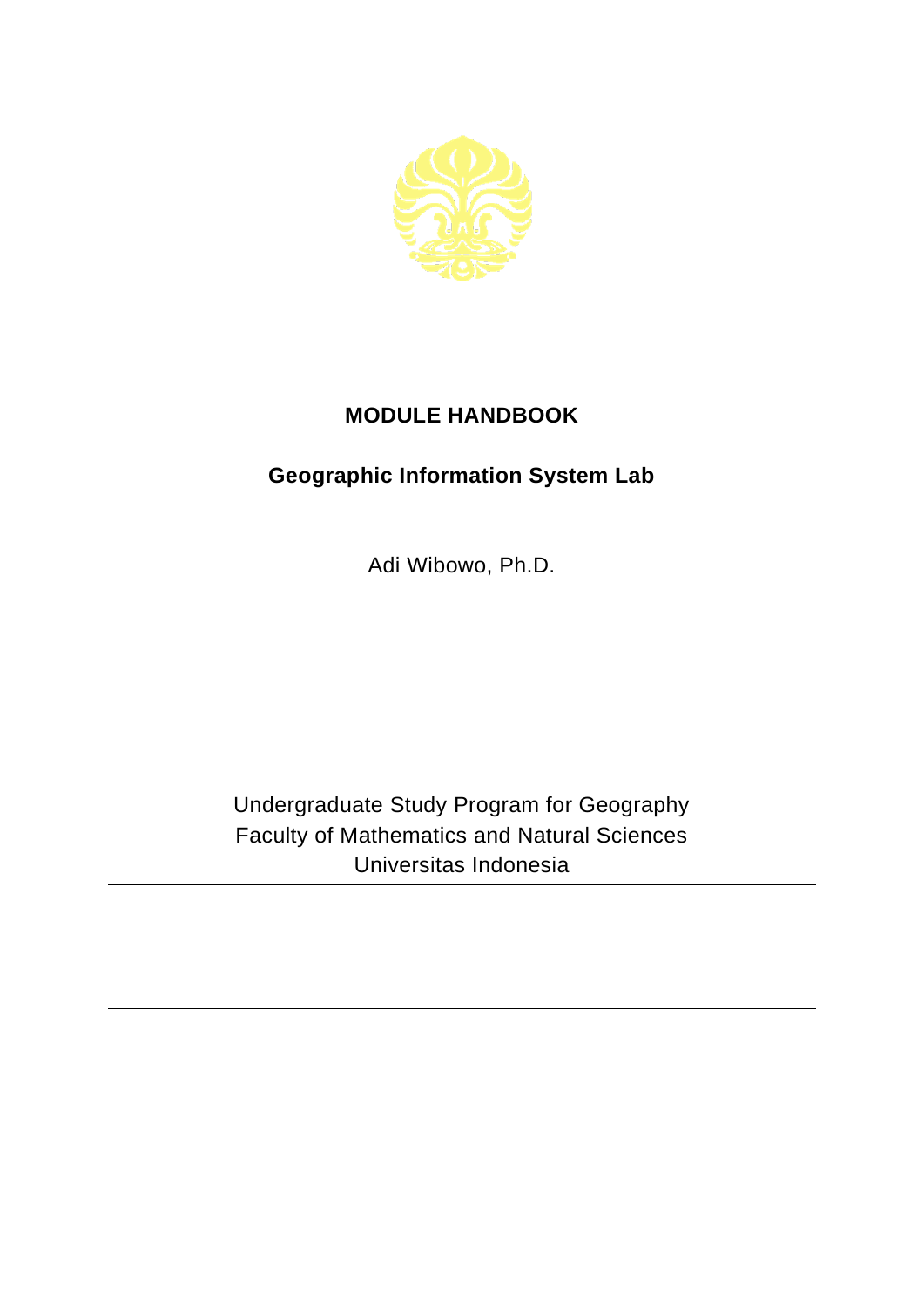| Module designation                                                 | Geographic Information System Lab                                                                                                                                                                                                                                                                                                                                                                                                          |
|--------------------------------------------------------------------|--------------------------------------------------------------------------------------------------------------------------------------------------------------------------------------------------------------------------------------------------------------------------------------------------------------------------------------------------------------------------------------------------------------------------------------------|
| Semester(s) in which the module is<br>taught                       | Fourth (4th) Semester                                                                                                                                                                                                                                                                                                                                                                                                                      |
| Person responsible for the module                                  | Adi Wibowo, Ph.D.                                                                                                                                                                                                                                                                                                                                                                                                                          |
| Lecturer                                                           | Adi Wibowo, Ph.D.<br>1.<br>Iqbal Putut Ash Shidiq, M.Sc., Ph.D.<br>2.<br>Riza Putera, M.Si.<br>3.<br>4.                                                                                                                                                                                                                                                                                                                                    |
| Language                                                           | Bahasa Indonesia                                                                                                                                                                                                                                                                                                                                                                                                                           |
| Relation to curriculum                                             | Compulsory                                                                                                                                                                                                                                                                                                                                                                                                                                 |
| Teaching methods                                                   | Student-centered Learning and combination with Cooperative Learning                                                                                                                                                                                                                                                                                                                                                                        |
| Workload (incl. contact hours, self-<br>study hours)               | Lectures: 50 minutes per week per semester<br>1.<br>Assignment: 60 minutes per week per semester<br>2.<br>Independent study: 60 minutes per week per semester<br>3.<br>Minutes x weeks x semester: $170 \times 14 \times 1 = 2380$ minutes per<br>4.<br>semester<br>5.<br>Midterm Examination: 100 minutes per semester<br>6.<br>Final Examination: 100 minutes per semester<br>Total workload per semester: 2580 minutes / 43 hours<br>7. |
| Credit points                                                      | 1(One)                                                                                                                                                                                                                                                                                                                                                                                                                                     |
| Required and recommended pre-<br>requisites for joining the module | Cartography<br>1.<br>Cartography Lab<br>2.<br>Survey and Mapping Lab<br>3.<br>Remote Sensing Lab<br>4.                                                                                                                                                                                                                                                                                                                                     |
| Module objectives/intended learn-<br>ing outcomes                  | After completing this course, fourth semester students (4) were able to<br>make a simple spatikis model for analyzing spatial phenomena by<br>applying the principle of spatial analysis of vector data and raster data<br>and displaying in layout print maps based on cartographical rules using<br>geographical information software along with Outfall in the form of<br>monograph and paper format Pro format                         |
| Content                                                            | Interoperability data and spatial database management<br>1.<br>Concept of vector and raster data<br>2.<br>Geoprocessing concept in GIS<br>3.<br>The concept of a 2-dimensional and 3-dimensional spatial analysis<br>4.<br>method<br>GIS modeling concept<br>5.<br>Concept of certain thematic spatical analysis<br>6.<br>Concept of reporting in geography for certain themes<br>7.                                                       |
| <b>Examination forms</b>                                           | $\overline{\phantom{0}}$                                                                                                                                                                                                                                                                                                                                                                                                                   |
| Study and examination require-<br>ments                            | Essay (20%)<br>1.<br>Group and Presentation Score (15%)<br>2.<br>Individual Score (20%)<br>3.<br>Final Assesment (15%)<br>4.<br>Midterm Examination (15%)<br>5.<br>Final Examination (15%)<br>6.                                                                                                                                                                                                                                           |